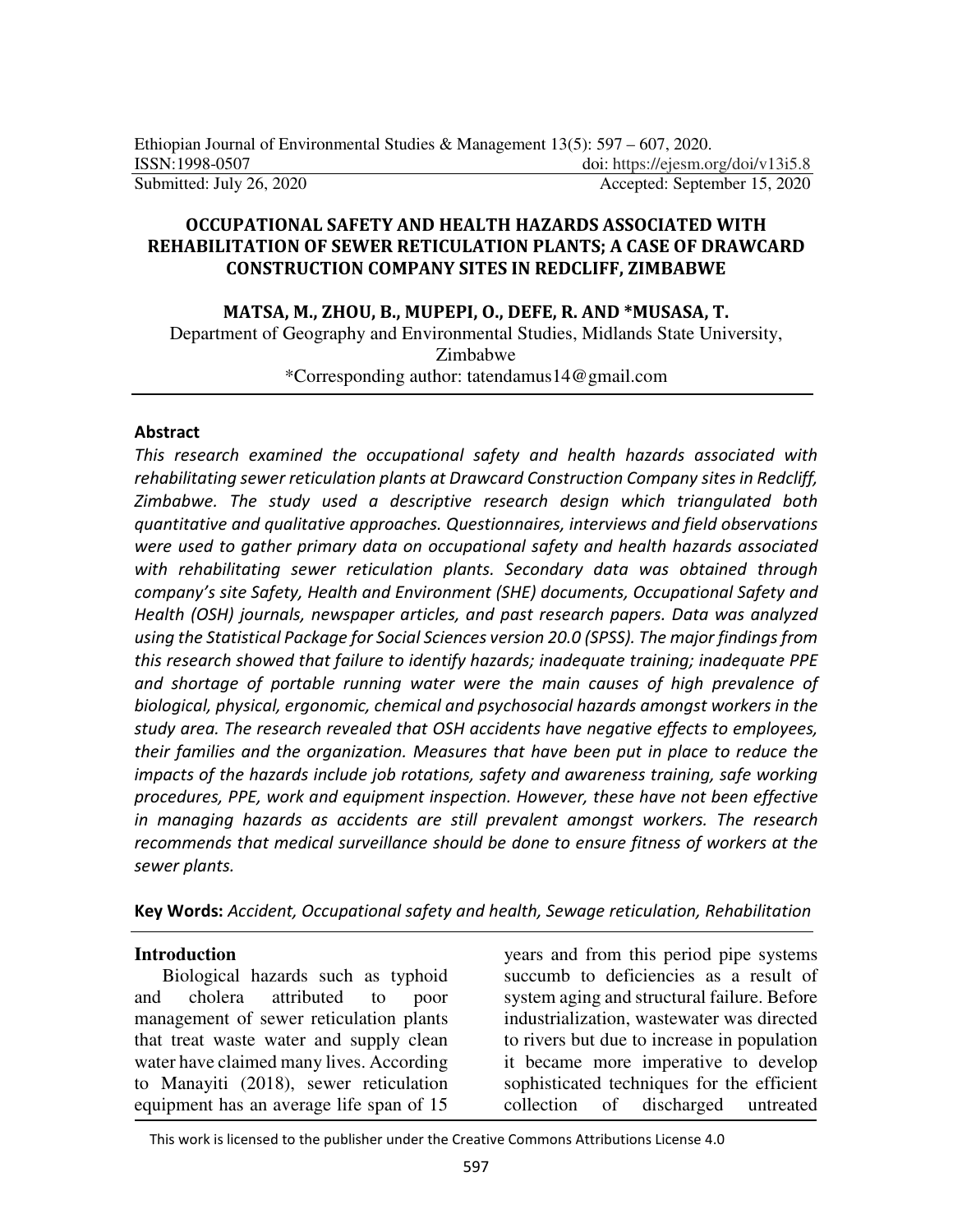wastewater for public health, aesthetic, public recreation and economic reasons (Brewer Maine, 2018). Population increase affect the carrying capacity of many sewer systems. To effectively and efficiently manage these sewer systems there is need for regular maintenance and rehabilitation of sewer plants to avoid pollution from leakages. Globally, the rehabilitation of sewer reticulation plants has significantly risen, as the desire to reduce pollution, sustainably manage and conserve water at all cost has become a paramount goal (Research Corridor, 2017). This contributes to a rise in the prevalence of accidents amongst workers during the rehabilitation processes. The fact that sewer rehabilitation works are undertaken by contracting construction companies which are usually project based increases the number of workrelated accidents and illness. This is so due to the desire of completing projects within a specified time frame hence worker safety becomes compromised.

Major hazards faced during sewer rehabilitation works include chemical, ergonomic, biological, physical and psychosocial hazards. Accidents have an immense impact on a nation's economy as they result in loss of productive hours, loss of money through compensation, skilled manpower, and affliction to the victims as well as their families (Hyrmak and Peregoncalez, 2007). In developed countries, the prevalence of OSH accidents associated with rehabilitating sewer reticulation plants is lower compared to less developed countries. This is mainly because better rehabilitating techniques and necessary working conditions are met in developed countries. In Germany and China, they use the trenchless sewer rehabilitation whereby damaged pipe systems are

repaired without excavation thus reducing the exposure to hazards and accidents (International Labour Organization, 2014). In Australia, during the construction and maintenance of sewer reticulation plants, workers are exposed to trench collapses, drowning, working in confined space, falls and exposure to harmful hydrogen sulfide or chlorine gas. These resulted in contusions, sprains, bruises, musculoskeletal injuries, nausea among other reported illnesses. Theobald (2016), states that severity and frequency of sewer work related injuries is reduced through pro-active monitoring and regular maintenance of sewer reticulation systems.

Unlike in most African countries, South Africa has a strong Waste Water Treatment Policy which has strict regulations that safeguard the safety and health of sewer workers thus reducing accidents in sewer rehabilitation works (Small Waste Water Treatment Design, 2012). In Southern African countries such as Zimbabwe, Mozambique and Malawi, sewer rehabilitation works exposes workers to worst unhealthy working conditions, for example, direct exposure to human faeceal matter (Tiwari, 2008). Redcliff has a severe water and sanitation crisis as the municipality's sewage treatment plants have not been functional for the past three years. In pursuit of rectifying this problem, the United States Water Reticulation Resources has sponsored for the rehabilitation of Redcliff's Reticulation plants. These are situated in three different sites namely; Redcliff, Torwood and Rutendo. Bio digesters in sewer reticulation plants are confined spaces, filled with muddy sludge rich in hydrogen sulphide and methane which are highly flammable and toxic to human life when inhaled. According to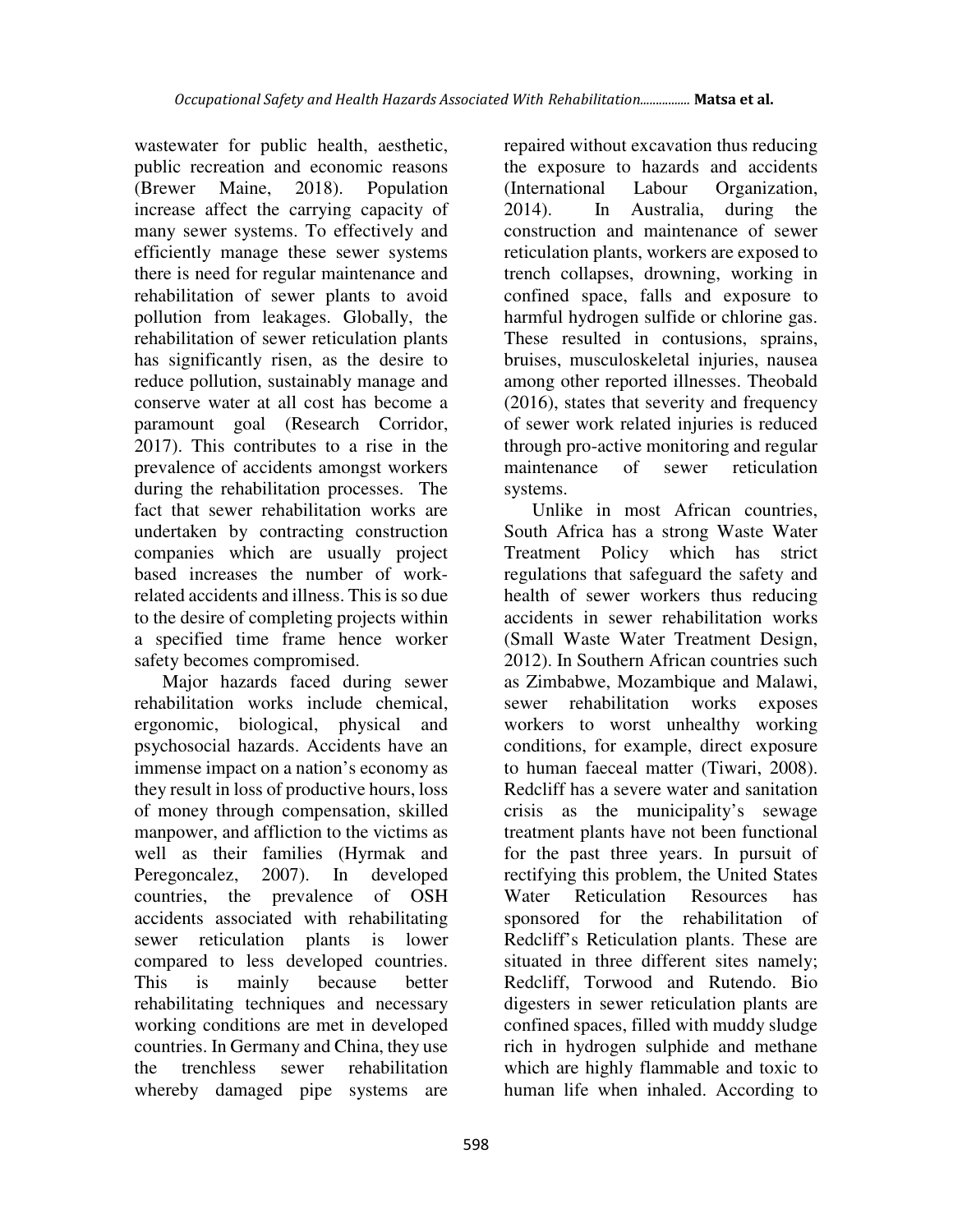Drawcard's February 2018 OSH Statistics reports, 10 Medical Treatment Cases, 4 Lost Time Injuries and 9 First Aid Cases were recorded during the month. These statistics were mainly of diarrheal outbreaks; dislocating ankles from sinking in sludge, mires, sewage ponds; skin rashes (dermatitis); back aches from awkward postures in the bio digesters, a confined space; falls from heights among other hazards. It is against this background therefore that this study seeks to analyze the OSH hazards associated with rehabilitating sewer reticulation plants.

### *Study Area*

Redcliff is a small town that is found in the Midlands Province of Zimbabwe. It is located approximately 10 kilometers south west of Kwekwe town. Redcliff lies in agro ecological region 3 and receives moderate rainfall of about 650 – 800 mm per year. The area experiences warm conditions with an average annual temperature of 25 degree Celsius. The area around Redcliff is underlain by Archaean rocks of the Basement Complex. Redcliff is extremely rich in iron and has a hilly terrain with a ridge that separates Torwood and Rutendo. The dominant vegetation includes *Heteropogon*, *Aristida* and *Hyparrhenia* grass species as well as the *Brachystegia colophospermum* and acacia tree species.



Fig. 1: Map of Drawcard's construction company sites at Redcliff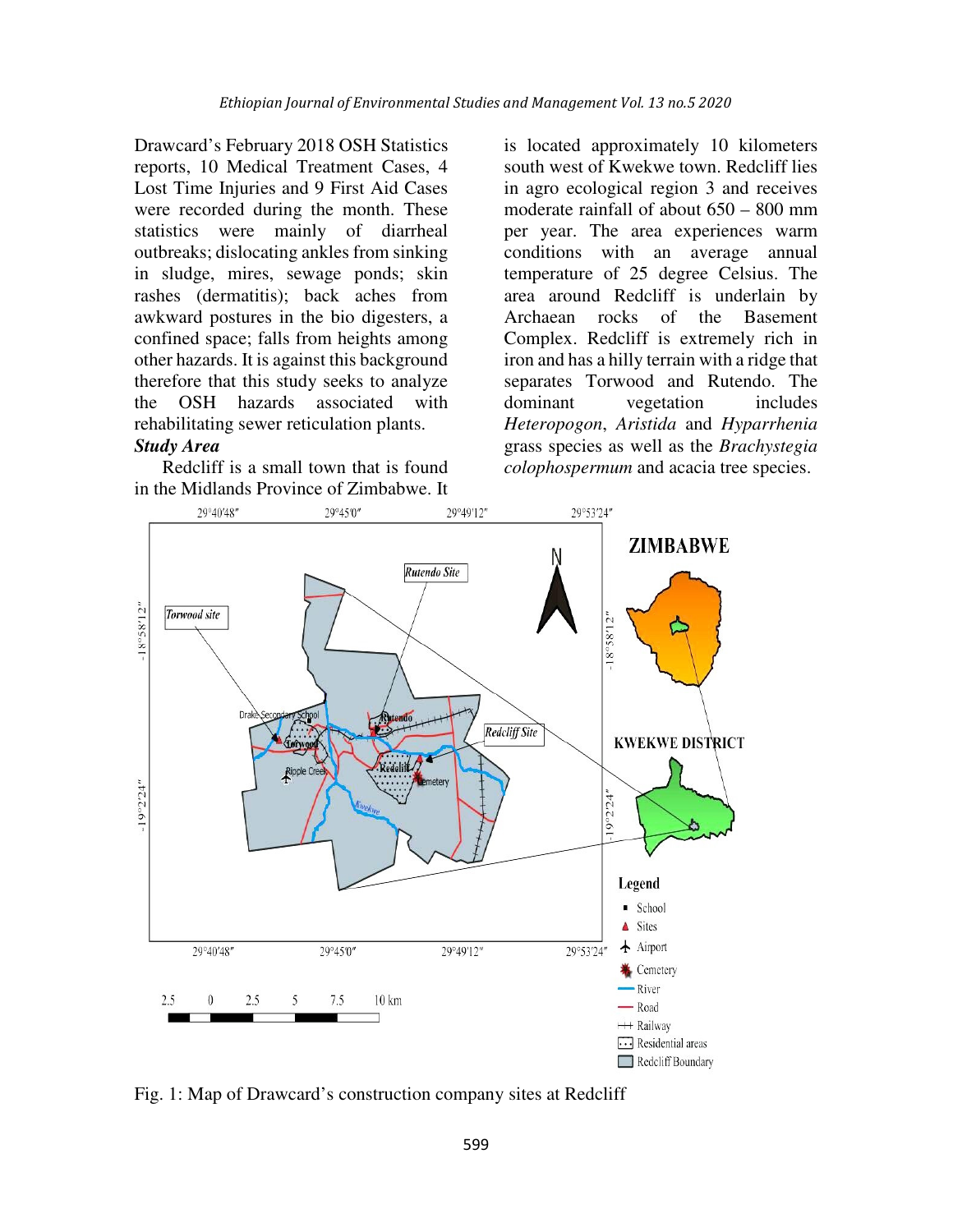There are four residential areas in Redcliff namely Redcliff, Rutendo, Torwood and Simbi Park. Gold panning, buying and selling of gold; coal; scrap metal; vegetables and small groceries are the dominant economic activities in Redcliff. Furthermore, few grocery, butchery and clothing shops are the only outlets open for business. Redcliff, exhibits severe symptoms of infrastructure deterioration indicative of low investment. The town has witnessed a decrease of its population as a result of the shutdown of a major firm, Zisco Steel in the early 2000 following the disputed fasttrack land reform program which led to international sanctions imposed on Zimbabwe, severely debilitating the country's economy. This led to lowering of living standards of the majority resulting in high male out migration.

# **Materials and Methods**

The researchers employed the descriptive research design that triangulated both qualitative and quantitative approaches. Mixing both approaches enhances the quality of results and allows for corroboration, complementarity and expansion of results. Field surveys were carried out between 13 January to 20 July 2018 using a combination of qualitative and quantitative methods. The target population comprised of employees from Drawcard Management, SHE and HR departments at Drawcard Redcliff Project, NSSA, Redcliff community leaders and public respondents from the area close to the sites.

The stratified random sampling technique was used to determine the sample size and a proportional sample of 70% was allocated to each subgroup in relation to the size of its population. A

sample size of 88 was selected from a target population of 120. The researchers self-administered 78 questionnaires to sewer workers in their varying sub-groups using the stratified sampling technique. Saturation sampling technique was employed to solicit information from 10 households within 300m radius from the working sites as this was considered close enough for residents to feel the impact of OSH hazards associated with rehabilitating sewer reticulation plants. Questionnaires were used to gather data on types of OSH hazards incurred, effects of the hazards and the effectiveness of existing OSH measures put in place by Drawcard at the working sites. Purposive sampling technique was used to select representatives from Drawcard SHE, Management and HR departments as interviewees.

Semi-structured interviews were purposively carried out with the Site Manager responsible for ensuring workers safety and signing all safe procedures and safety health documentation; SHE Officer responsible for trainings, inspections and implementation and maintenance of site safety and health systems; Human Resources Manager responsible for enrolling and keeping records of workers; community leaders of Redcliff, Torwood and Rutendo because they possessed information on baseline conditions of the area before site operations started hence they were best positioned to give information on types and effects of hazards associated with rehabilitating sewer reticulation plants. Direct observations were used to compliment and compare data from questionnaires and interviews.

Qualitative data that was collected using interviews and open-ended questionnaires was subjected to content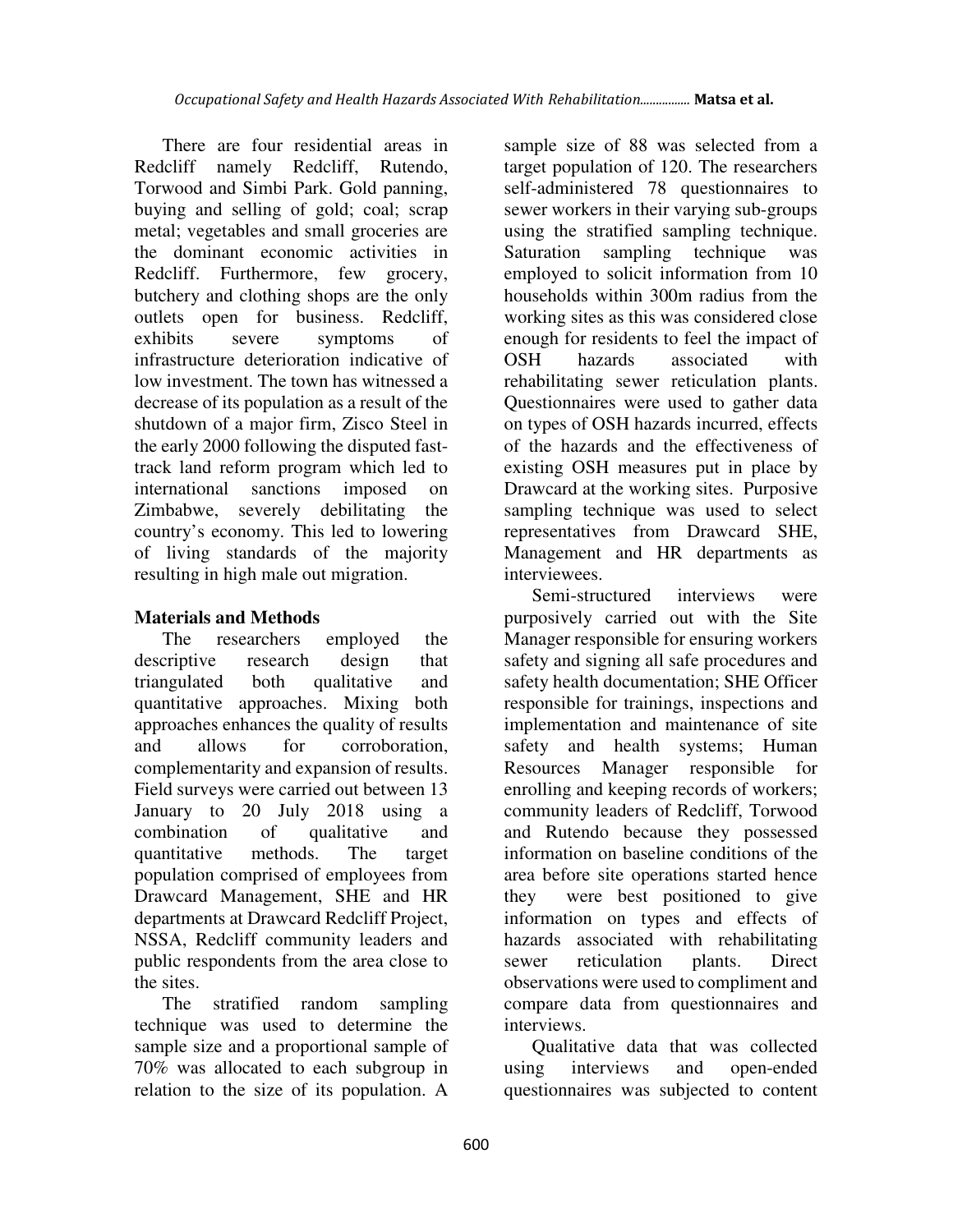analysis to check for relevancy. Quantitative data collected using closed ended questionnaires was coded and analyzed using SPSS version 16.0 and was presented in the form of bar graphs and tables. Statistical tests of significance were done using the SPSS package and was presented using tables. The researchers observed a set of principles that govern research including seeking consent before carrying out data collection and assuring research participants that the provided information was solely for academic purposes.

## **Results and Discussion**  *Biological Hazards*

Figure 2 indicates that biological hazards had the highest frequency (45%). This is mainly due to the fact that sewer plants are the hub for pathogenic, bacterial and viral diseases a situation also observed by Chingwere (2015) in a separate study conducted in Redcliff. The respondents explained that during desludging, pipe rehabilitation, dewatering process, plumbing works and re-opening existing manholes, workers are exposed to raw sewer which results in respiratory, skin and gastro intestinal disorders. Sludge drying beds often provide habitats for insects and other wild animals such as rodents and snakes which exposes workers to zoonosis due to bites from wild animals and enteric infections transmitted by insects an observation also made by Poole and Basu (2017). The SHE officer revealed that exposure was mainly through inhalation of dangerous fermented sewage in bio-digestors and through accidental oral ingestion via splashes into the mouth. This was supported by the NSSA inspector who added that stomach pains, skin rashes and headaches are inherent to workers in

sewer plants. The risks of biological infections amongst sewer workers are very high with 47.5% of respondents confirming once having work-related diarrhea and skin rashes. Another contributing factor to biological hazards was inadequate sanitary facilities and lack of running water to wash off contaminated PPE thus the high record of biological hazards.

Residents surrounding the sewer reticulation plant in Torwood also revealed that biological hazards were the dominant hazards in their residential area as sludge droppings from sludge contaminated vehicles have been noticed. Furthermore, the town Engineer supported and added that cases of sewer back-flows due to Drawcard's failure to complete its tasks on time have been recorded. Thus, residents are exposed to biological hazards emanating from these sewer pools.

# *Physical Hazards*

As depicted by Fig 2, the second most prevalent type of hazards are physical hazards (35%). These include noise, heat or cold stress, burns, cuts from sharp objects such as sharp edges of tools, broken bottles and corroded scrap materials around the sites, being struck by falling and or moving objects, electricity shocks, fires and falls. Theobald (2016) and OSHA (2009) stated that slips and trips are the most common hazard sewer workers experience in rehabilitating sewer plants. In a study carried out at Kisumi sewer rehabilitation project in Kenya, 60% of the workers reported that cuts, bruises and contusions were the major types of injuries caused by physical hazards. This was the case at Drawcard's Redcliff sewer plants, SHE accident reports as well as response from questionnaire survey results revealed that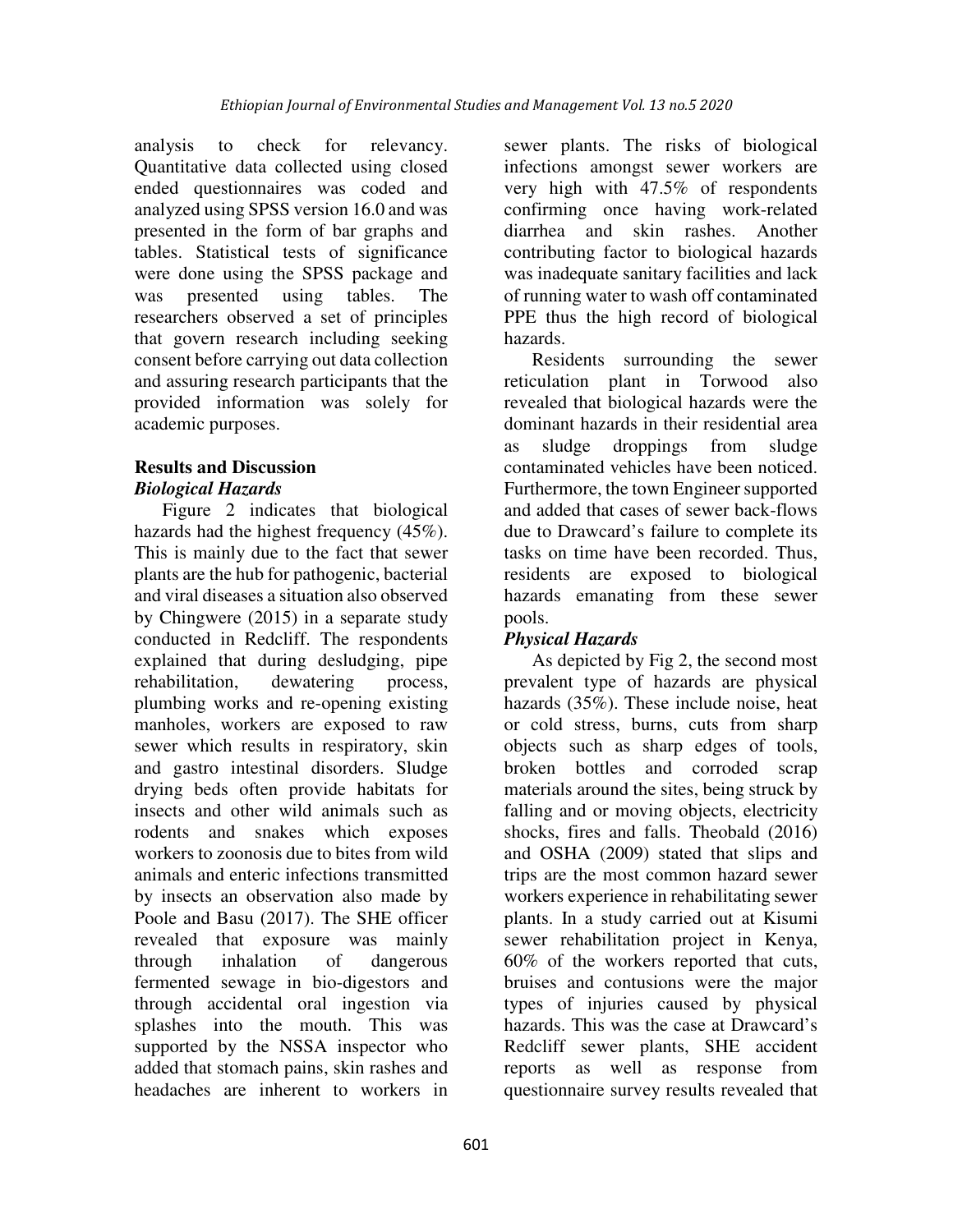cuts, bruises and contusions were the major types of injuries and they resulted from poor housekeeping around the sites thus workers succumb to these types of injuries.

Residents from Torwood and Rutendo who live within 300m radius from the sites revealed that physical hazards were also prevalent in their residential areas.

Unguarded open trenches left by Drawcard Redcliff employees and poor housekeeping contributed to a number of trips and falling into pits cases in the residential areas. Another physical hazard revealed in an interview by the city Engineer was excessive noise from plant machinery and vehicles.



Fig. 2: Types of Hazards

# *Ergonomic Hazards*

Questionnaire responses revealed that 17% of workers experienced ergonomic hazards which resulted in acute back pain, strains and painful joints (Figure 2). Ergonomic hazards were more common among plumbers and general hand workers who worked in confined spaces and were regularly exposed to awkward postures during execution of their day to day tasks. Ergonomic hazards among general hand workers were amplified during activities such as manual lifting, pushing, pulling, and offloading of materials and maintaining awkward postures during excavation works.

Interview responses from the SHE officer showed that workers mostly suffered from back aches due to lifting heavy loads, work overload and shortages of mechanical aids at the working sites.

## *Chemical Hazards*

During the survey, 10% of the respondents revealed that exposure to chemical hazards is mainly through presence of various gases such as methane, hydrogen sulphide and ammonia in sewer environment. This finding concurs with Tiwari (2008), who observed that these gases react to form more toxic gases and they are more concentrated in confined spaces. Workers in confined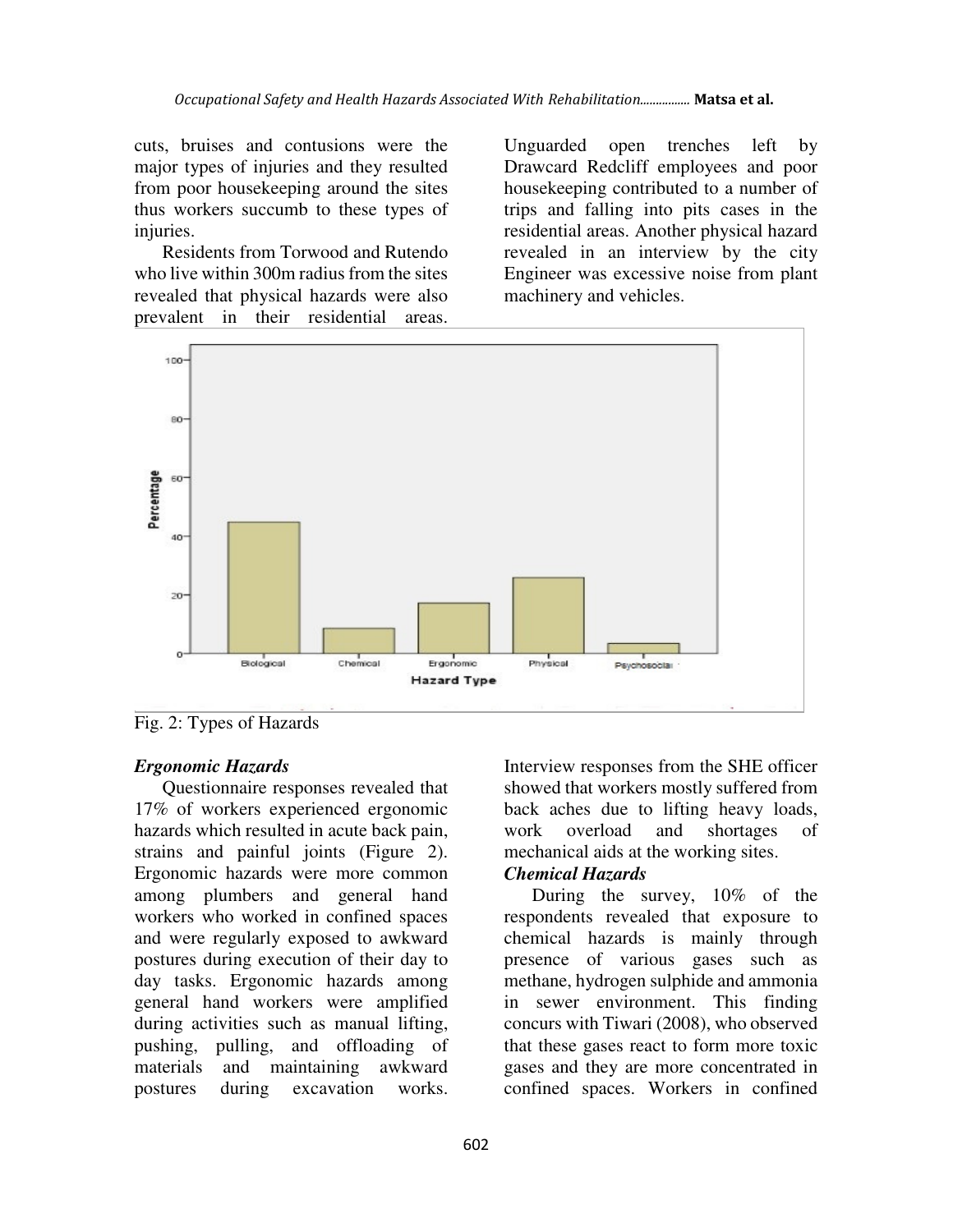spaces succumb to asphyxiation. Chlorine is another chemical hazard that is used in sewer treatment. Gaseous chlorine is extremely dangerous to lungs. Responses from questionnaires indicated that workers are exposed to chemical hazards through inhalation and skin contact with chemicals. Workers were affected by chemical hazards during working in confined spaces such as bio digesters, pipes and manholes as well as when using or handling chemicals such as paints, tile adhesives among others.

## *Psychosocial Hazards*

Drawcard Redcliff workers are also exposed to psychosocial hazards though in rare cases (5%). Psychosocial hazards such as stress, work overload, harassment, fatigue, public perceptions of working in a sewer environment and the little to no rewards for the monotonous work are prevalent amongst sewer workers. Society discriminates people who work in sewer environments and in some cases, they avoid physical contact with them as they are perceived to be sewer contaminated or carriers of different forms of bacteria in the sewer plants (Brophy, 2011). This view was supported by the workers and surrounding residents through data collected from questionnaires as well as from interviews. The majority of workers attributed stress to late remunerations and the current economic crisis. An interview the NSSA inspector confirmed that sewer gases and fumes cause psychosocial hazards as they cause headaches which increases occupational stress among workers.

# *Effects of Occupational Health and Safety Hazards Associated with Sewer Plants*

Figures 3A and B show the effects of OHS hazards associated with rehabilitating sewer plants. Occupational hazards have detrimental effects to the victim, the victim's family and the organization. The immediate effect that occupational hazards have is injury and illness. Injuries could be temporary or permanent depending on their severity. Injuries and illness bring about a lot of effects to both the victim and the organization. Injuries and illness have the greatest effect to the victims at the sites. As a result, they lead to stress and marital and financial problems to the victim and the victims' family. An interview conducted with a worker at one of the sites revealed that permanent injuries lead to psychological, financial, social and marital problems. A study carried out in the United Kingdom by Tiwari (2008), showed that cases of post-traumatic stress disorder, anxiety and depression were the major effects of occupational injuries. OSH injuries lead to delayed completion of tasks, reduced production, loss of skilled personnel which tarnishes the organization's image. OSH hazards have long-term effects to victims which in most cases are realized later in life. Such hazards include excessive noise which causes hearing loss, exposure to chemicals and biological pathogens which could cause cancer, hepatitis B. Thus, OSH hazards have detrimental effects to both the organization and the workers.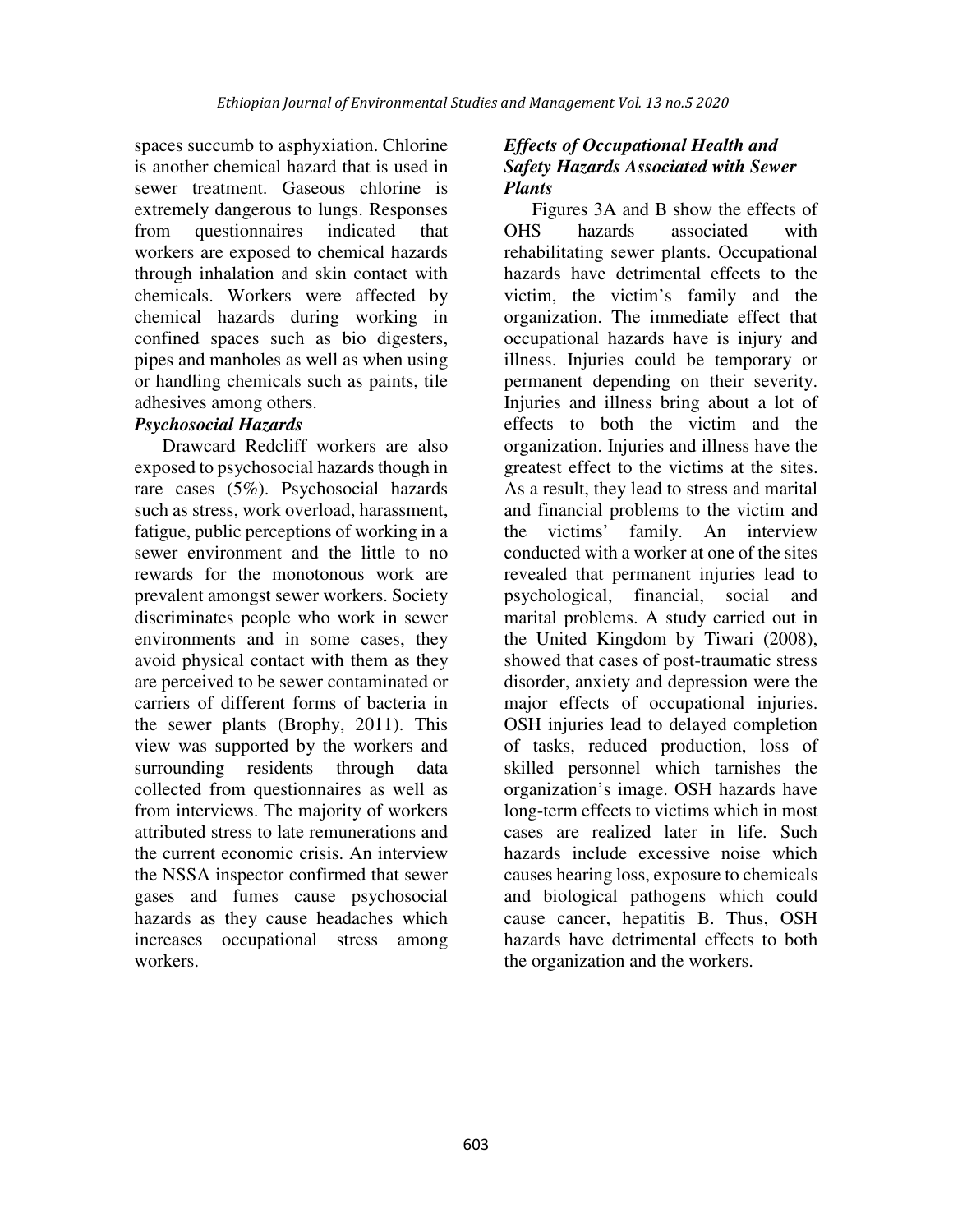

Fig. 3A: Effects of OSH hazards to the victims.

#### *Effectiveness of Existing Measures*

The measures that Drawcard has put in place to combat the impacts of OSH hazards include safety and awareness training, PPE, rotating tasks to reduce extreme exposure to the hazards, Work inspections, completion of pre-tasks risk assessments, appraisal on good acts, accident reporting and investigating, and implementing and monitoring adherence to safe working procedures. However, despite the effort made to curb the effects of OSH hazards, accidents remain prevalent at the sites.

## *Frequency of Occupational Training and Occurrence of Injuries*

According to Rout and Sikdar (2017), training of workers is an effective tool in managing the occurrence of occupational injuries and illnesses. Chi-square test results (p=0.64) showed that there is no association between frequency of training and frequency of injuries at work place. This means that safety trainings do not

Fig. 3B: Effects of OSH hazards to the organisation

reduce the number of OSH injuries and illnesses because trainings alone do not stop occupational accidents. An interview with the SHE officer indicated that some injuries such cuts, bruises and backaches are not recorded due to lack of knowledge, inadequate SHE personnel monitor the working conditions. This is also worsened by the fact that the sites are not located at one place, hence employees tend to forget to report accidents when they have contact with the SHE officer.

Chi-square test results  $(p=0.01)$ showed that there is a relationship between provision of PPE and the occurrence of injuries at workplace. This means where inadequate PPE is provided exposure to hazards also increases hence more accidents. The researchers observed that some workers at the Torwood site did not use or wear their PPE while carrying out their tasks. An interview with one of the workers revealed that overalls were not comfortable to work with in such a hot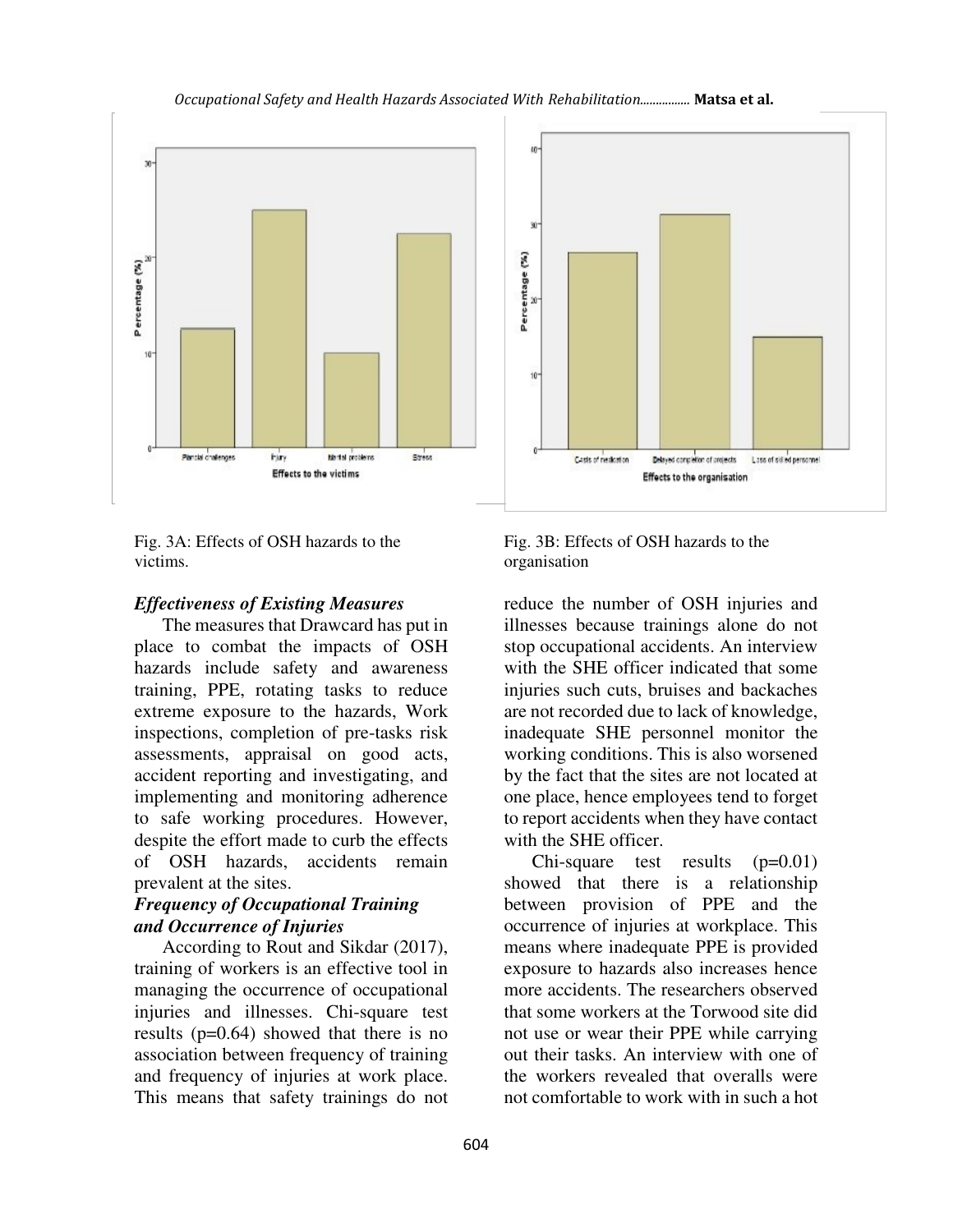environment. Malakahmad *et al*. (2012) echoed the same sentiments that PPE helps to reduce biological, chemical and physical hazards amongst sewer workers.

# *Clarity of Strategies Used by the Management in Ensuring Safety at Workplace*

Among those who agree that the strategies are not clear, 28 % strongly agreed. The researchers then noted that in as much as the management wanted to solve safety and health related issues associated with the workers, their strategies are not clear which resulted in more accidents at work. Fig 4 shows responses given by the employees in relation to the clarity of strategies being used at work.





The strategies that Drawcard has put in place are quite effective, however, there is need for reviewing of the strategies so that they become clearer to workers. This will help in reducing OSH accidents and illnesses at Drawcard Redcliff Project.

#### **Conclusion**

OSH implementation and strict adherence to OSH management systems is vital for any organization's productivity and healthy workforce with regards to creating an accident free workplace. In view of the results obtained, workers at

Drawcard Redcliff Project encountered a myriad of biological, physical, ergonomic and chemical with a few cases of psychosocial hazards. Findings have indicated that workers did not follow hazard identification and risk assessment process thus workers were exposed to injuries and illnesses. The major cause of OSH problems at the Drawcard Redcliff Project was absence of adequate SHE personnel at working sites to assist with carrying out regular inspections, monitoring sound implementation of SHE strategies, conducting regular awareness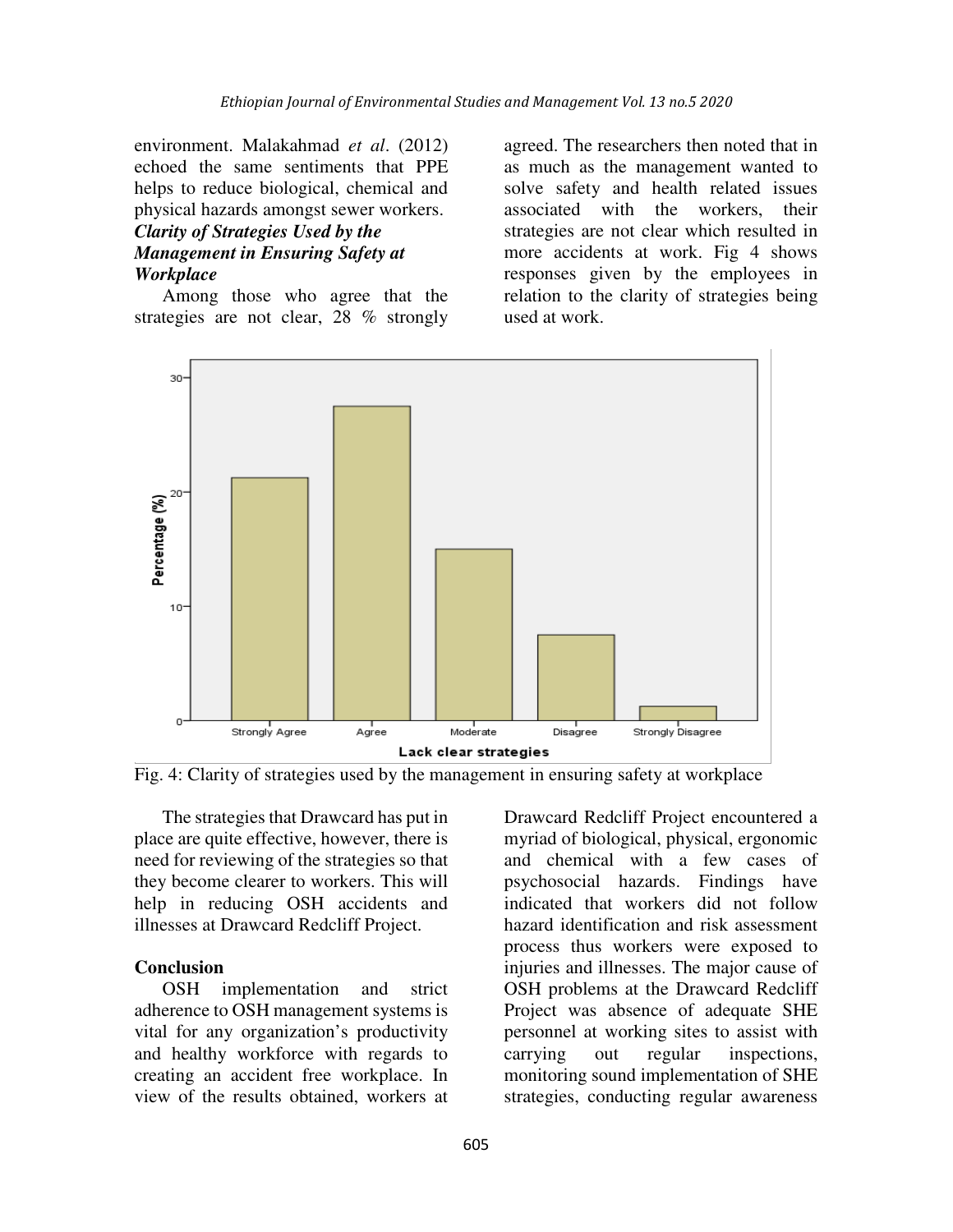and training sessions with employees. This has impacted heavily on managing of occupational safety and health hazards as the SHE system is more reactive rather than proactive hence workers succumb to many hazards. Occupational injuries and illness have long-term effects which are in most cases not fully compensated as they not only affect the workers but the family as well. Results from the study revealed that OSH accidents cause stress, financial challenges and permanent disability. A close investigation on the effectiveness of measures Drawcard put in place to curb existing hazards has showed that the measures are not very effective hence there is need to improve. The major safety intervention at the sites was use of PPE which is basically the last form of defense in the hierarchy of accident control as it does not eliminate hazards. Job rotations were quite helpful as pointed out by the SHE Officer. Interventions proved to be ineffective because Drawcard Redcliff was not consistent in providing regular trainings, monitoring and adequate protective equipment which are the basics of attaining an accident free working environment.

# **Recommendations**

In light of the above findings, the research makes the following recommendations:

- The National Social Security Authority (NSSA) should conduct more regular site inspections, OSH awareness campaigns, offer affordable safety trainings and to cater and all interested stakeholders.
- The management of Drawcard Construction should recruit more qualified SHE personnel to assist in the day to day implementation and

monitoring of OSH issues to reduce accidents.

- The top management at Drawcard should apportion an adequate budget to cater for SHE needs for the entire site from a project's commencement up to its decommissioning. This will ensure ready and adequate provision of SHE resources which will help to reduce biological hazards at sites.
- The management at Drawcard Redcliff project should subject workers to periodic medical tests before and during the project so as to maintain a healthy workforce through detecting diseases at earlier stages, earlier treatment and removal from tasks that expose victims to inherent danger.
- Drawcard should embark on regular safety talks and campaigns so as to keep the people aware of potential dangers likely to be faced in the field. Inspections should be done throughout the day and if any worker is found misbehaving, he/she should be heavily fined.
- The SHE department through the SHE officer should prioritize the development and communication of the hazard profiles, for example, through safety signage.

# **References**

- Brewer Mine (2018). "History of Wastewater Treatment." Online http://brewermaine.gov/environment al-services/history-wastewatertreatment/. Accessed on 06/07/2018.
- Brophy, M. (2011). "Hazards in Sewage (Waste) Treatment Plants." Online www.iloencyclopaedia.org/compone nt/.../hazards-in-sewage-wastetreatment-plantsAccessed on 22/ 10/2018.